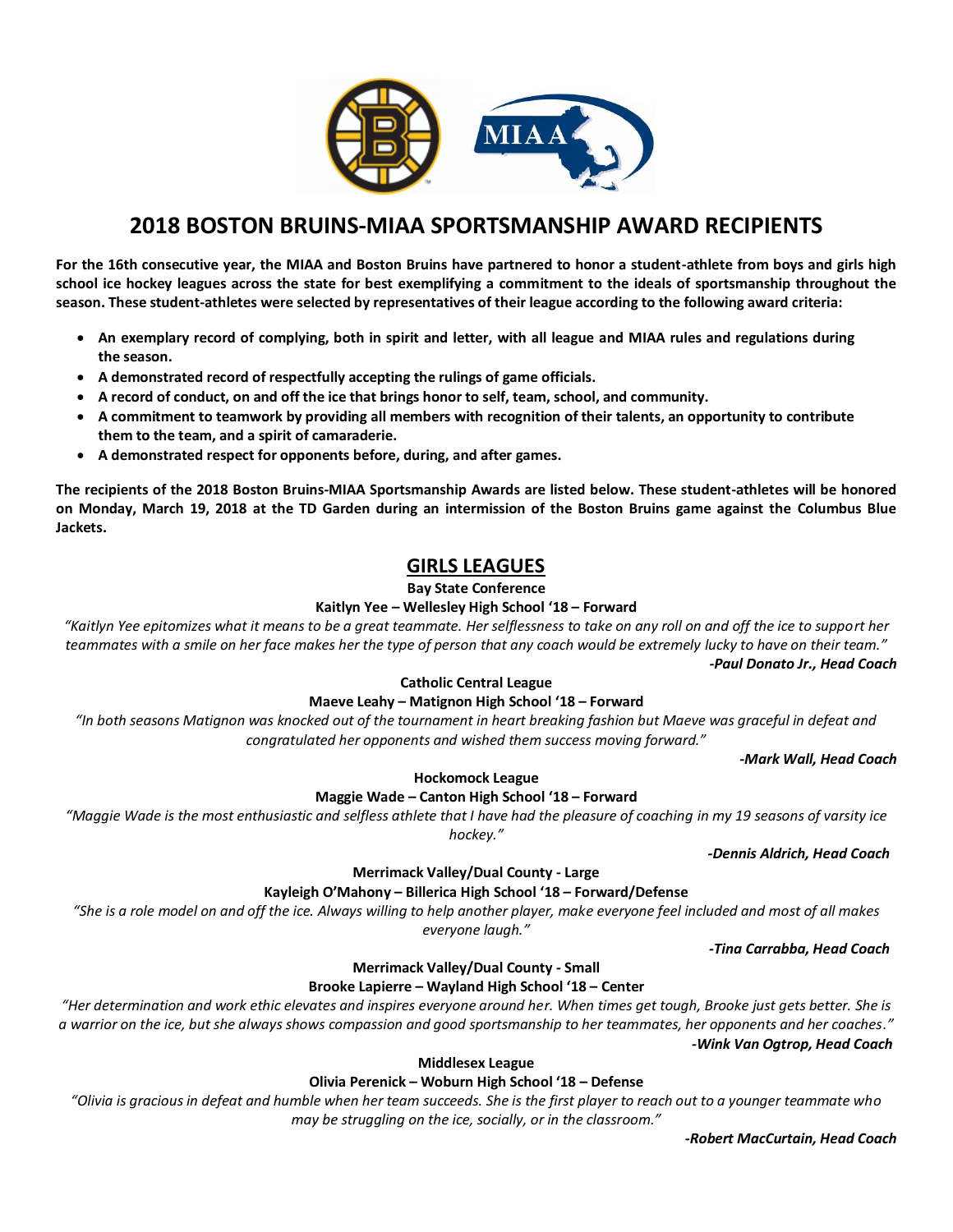## **Northeastern Conference**

#### **Molly Smedira – Lynnfield High School '19 – Defense**

*"Molly is not a student at Peabody high (she attends Lynnfield High School) but she represented everything we look for in a student athlete at Peabody and in the NEC. We could not be more proud of the work she did."*

*-Robert Bua, Athletic Director*

#### **Patriot League**

## **Allison Coleman – Duxbury High School '18 – Forward/Center**

*"Allie this year showed great sportsmanship throughout the year. She was respectful of everyone around her and put the team before herself. She also portrayed great community support by doing community service throughout the year. Allie is deserving of this award with her hard work on and off the ice."*

*-Paul Reissfelder, Head Coach*

#### **SEMGHL**

### **Mackenzie Curtice – Barnstable High School '18 – Defense**

*"Her mature presence is demonstrated by the way that she consistently reaches out to the younger players. She has gone out of her way to advocate for, and include, the underclassmen making sure they feel that they are part of the team."*

*-Pete Nugnes, Head Coach*

# **BOYS LEAGUES**

**Bay State Conference**

#### **Michael Claflin – Newton North High School '18 – Defense**

*"Michael's perseverance and desire to return and compete, even as he recovered and received treatments, left an indelible effect on the Newton North Tiger hockey community which is proud to see him recognized as this year's recipient of the Sportsmanship Award."*

*-Jamie Gresser, Head Coach*

#### **Berry Division**

#### **William Gosselin – Minnechaug Regional High School '18 – Center**

*"William is always respectful to his teammates, coaches, opposing players, and coaches and officials. He always represents himself, his family, and our team and school with honor and class regardless of the outcome of the game."*

*-Greg Palm, Head Coach*

#### **Big Three**

### **Justin Cruickshank – Brockton High School '18 – Defense**

*"Even during highly emotional and contested games, he always keeps his composure and encourages others to do the right thing." -Chris Cunningham, Head Coach*

**Boston City League**

## **Kyle Lake – Boston Latin Academy '18 – Forward**

*"Kyle has been a member of the hockey program since 7th grade and exemplifies character, sportsmanship and work ethic. He works hard in the classroom, gives back to the community and plays hard, but fair on the ice. As a senior captain this year, he set a positive example for the underclassmen and always played the game of hockey the right way. Congratulations to Kyle and the entire Lake family on this award and a great career at Boston Latin Academy."*

*-Joseph Cook, Head Coach*

## **Catholic Central League – Large**

### **Brendan Foley – Archbishop Williams High School '18 – Center**

*"He gave the game of hockey the respect it truly deserves. Over his three years, he grew from a bench player to a major contributor and never lost his humble approach."*

*-Derackk Curtis, Head Coach*

#### **Catholic Central League – Small**

## **Billy Dwyer – Saint John Paul II High School '18 – Defense**

*"Billy Dwyer is very respectful to his teammates, opponents, and game officials. He is a lead by example type of student-athlete. He is characterized by his consistency. Whether the team is successful or not Billy Dwyer is always consistent in his work ethic,* 

*commitment to the team, and demeanor. He has been great leader both on and off the ice. His character and leadership have been a major reason why the team has been successful this season."*

*-Chuck Jancaterino, Head Coach*

#### **Catholic Conference**

# **Matthew Johnston – Malden Catholic High School '18 – Goaltender**

*"He is the perfect example of a student-athlete who leads by example and allows his actions to speak*."

*-Patrick Driscoll, Athletic Director*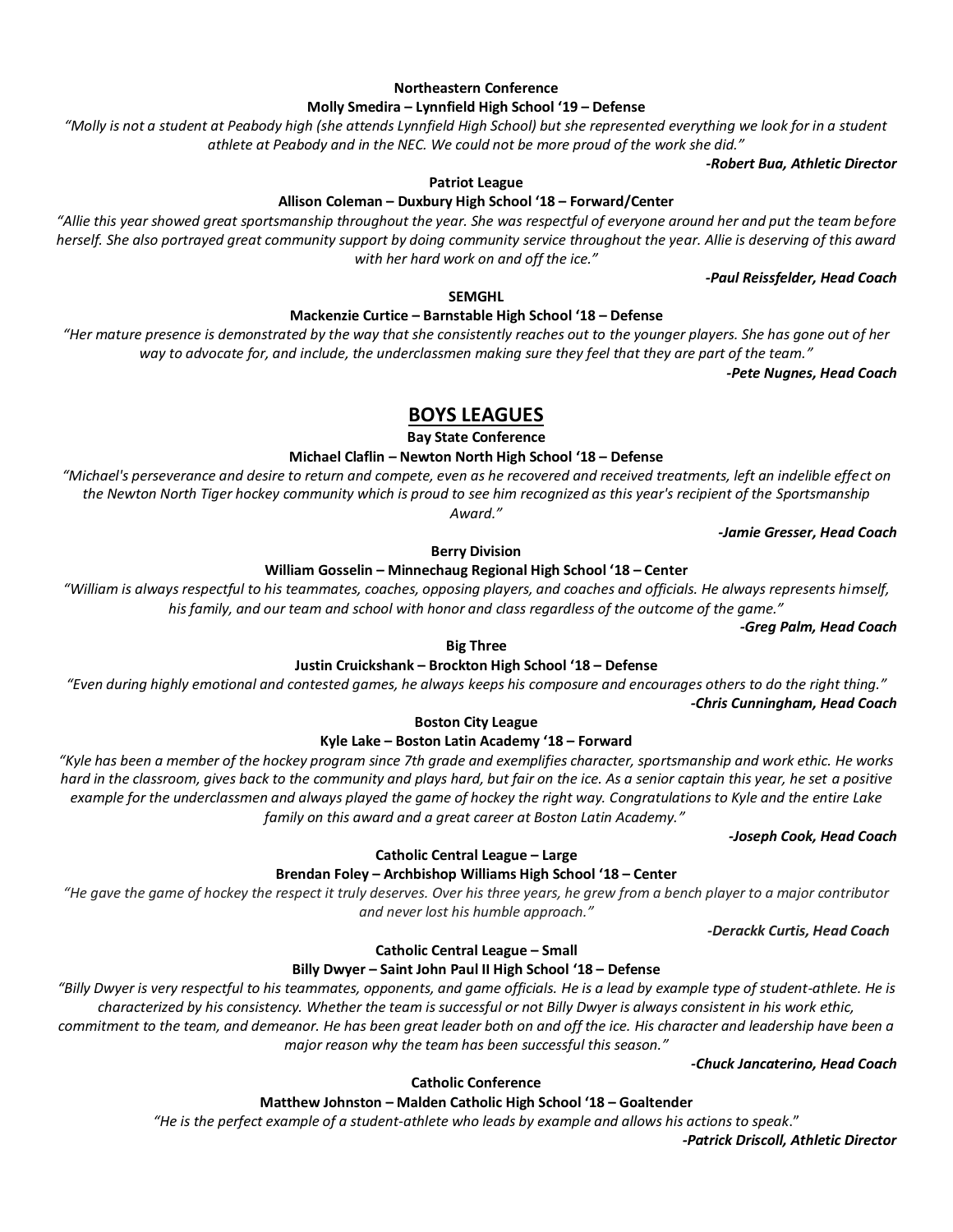*-Jeff Duross, Head Coach*

#### **Commonwealth Athletic Conference**

#### **Kyle Preble – Shawsheen Valley Technical High School '18 – Defense**

"*Kyle was a two year varsity player who worked hard on the ice and demonstrated respect for all of the team's opponents before,* 

*during and after games."*

**Coughlin Conference**

## **Ethan Spaulding – Leicester High School '18 – Goaltender**

*"Ethan Spaulding displays a love for the game of hockey through his work as a USA Hockey Level Three Official, and his play in goal as a student athlete for the Worcester/Leicester Wildcats."*

## *-Michael Vaughan, Head Coach*

*-Chuck Baker, Head Coach*

#### **Eastern Athletic Conference**

## **Jack Martin – Bishop Stang High School '18 – Defense**

*"Jack is one of our senior captains and has been an outstanding role model for our younger players. Jack does the right thing in all situations whether in school, at the rink, or out in public. Jack has shown tremendous sportsmanship and restraint in his on-ice performance and demeanor respecting the opponent, the officials, and the game itself."*

*-Ken Gouveia, Head Coach*

**Fay Division**

## **Ryan McDonaugh – Chicopee High School '18 – Center**

*"Ryan is one of the nicest people you could meet. He leads our team as a captain through example with his mild manner and all business on the ice attitude. He organizes the community service for the whole team and has done extra hours on his own." -Al Styckiewicz, Head Coach*

# **Hockomock League**

#### **Brendan Campbell – Stoughton High School '18 – Center**

*"I noticed after every game, he seemed to have friends on literally every team, taking the time to talk to them no matter what the outcome of the game was. He showed equal respect to the officials as well."*

*-Dan Mark, Head Coach*

### **Independent Schools**

## **Kit Shaw – Hamilton-Wenham High School '18 – Defense**

*"Kit always demonstrated respect for opponent and officials. Each game Kit would introduce himself to the opponent's coaching staff and with a handshake wish them good luck."*

*-Rob Ryan, Head Coach*

## **Mayflower Athletic Conference**

### **Shane Cabral – Diman Regional Vocational/Technical High School '18 – Defense**

*"Shane has displayed dedication and commitment to his coaches and teammates by having a very hard work ethic always showing up ready for the season, by training in the offseason and leading his team in off-ice workouts in order to be prepared for upcoming seasons."*

 *-Lenny Dutra Jr., Head Coach*

## **Merrimack Valley/Dual County – Division 1**

### **Matthew Belluche – Andover High School '18 – Defense**

*"Despite logging the most minutes out of any player and despite playing a physical brand of hockey, Matthew played the game with honor, respect, integrity and sportsmanship and was rarely penalized. I have had countless coaches throughout his career that have stated to me 'that #20 is a special player and a class act.' Win or lose Matthew will firmly shake the hand of the opponents and officials, look them directly in the eye and state 'great game.' "*

*-Chris Kuchar, Head Coach*

# **Brett Blackwell – Methuen High School '18 – Forward**

"Brett's ability to play at a high level and treat his teammates, opponents and officials in a positive manner regardless of score, *location and importance of the game, provided our team with steady leadership."*

## *-Bill Blackwell, Head Coach*

## **Merrimack Valley/Dual County – Division 3**

## **Adam Berger – Dracut High School '18 – Forward**

*"Adam is a two sport captain this season hockey and baseball. Adam was selected as a MVC/DCL all star this season for hockey. He is a national honor society student, also is a top 20 student at Dracut high school. Adam is pursuing engineering and business in* 

*college."*

**Merrimack Valley/Dual County – Division 2**